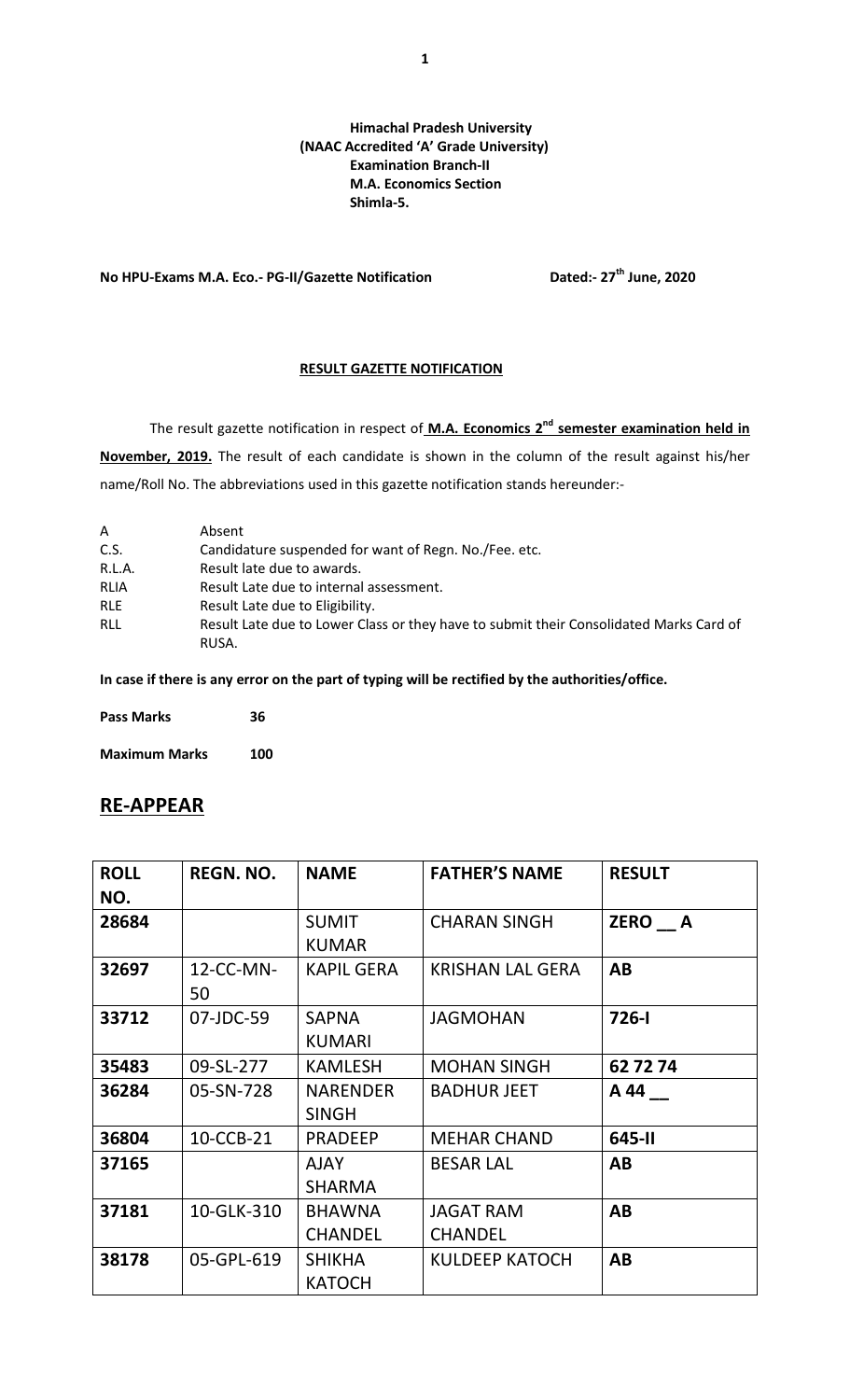| 38425 | 12-SL-182       | <b>HONEY</b>                       | <b>GIAN CHAND</b>                   | 56 62                       |
|-------|-----------------|------------------------------------|-------------------------------------|-----------------------------|
|       |                 | <b>ZOGTA</b>                       |                                     |                             |
| 38543 | 02-DCK-570      | <b>RAKESH</b><br><b>KUMAR</b>      | <b>MOHAR SINGH</b>                  | $12$ $A$                    |
| 38561 | 11-GI-324       | AKASH<br><b>PATHANIA</b>           | <b>JAI DEV SINGH</b>                | 52                          |
| 38634 | 02-CB-318       | <b>ANIL KUMAR</b>                  | UTTAM CHAND                         | 35                          |
| 39202 | 09-ST-28        | <b>AARTI</b><br><b>SHARMA</b>      | <b>AJAY KUMAR</b>                   | AB                          |
| 39280 | 08-GLK-801      | <b>RUCHI</b>                       | <b>NEHAR SINGH</b>                  | 67                          |
| 39649 | 92-BP-630       | <b>BRAJESH</b><br><b>KUMAR</b>     | <b>HARDYAL SINGH</b>                | AB                          |
| 39664 | 10-GN-157       | <b>HIM SHIKHA</b><br><b>THAKUR</b> | <b>JAI PAL</b>                      | <b>578-III</b>              |
| 39757 | 15-CC-MN-<br>43 | <b>PAWAN</b><br><b>KUMAR</b>       | <b>RAM PARKASH</b>                  | 45                          |
| 39888 | 11-DCK-81       | <b>AAYASHA</b><br><b>SHEIKH</b>    | NISSAR MOHAMMED<br><b>SHEIKH</b>    | AB                          |
| 39959 | 12-SN-210       | <b>PREETI</b><br><b>KAUSHAL</b>    | <b>HARI NAND</b>                    | 56                          |
| 40021 | 08-UN-443       | <b>SHAVETA</b><br><b>KUMARI</b>    | <b>SURESH KUMAR</b>                 | <b>10</b>                   |
| 40029 | 11-BDU-57       | <b>POONAM</b><br><b>DEVI</b>       | <b>GURDYAL SINGH</b>                | 21                          |
| 40072 | 08-LRP-04       | <b>ARVIN</b><br><b>CHOPRA</b>      | <b>ARUN KUMAR</b><br><b>CHOPRA</b>  | AB                          |
| 40301 | 01-GLK-843      | <b>ANITA</b><br><b>VERMA</b>       | <b>BUDHI RAM VERMA</b>              | <b>RLL</b>                  |
| 40351 | 14-GCBN-<br>120 | <b>SHANTA DEVI</b>                 | <b>ROOP CHAND</b>                   | 75                          |
| 40728 | 11-RP-446       | <b>DEEPAK PAUL</b>                 | <b>JIYA RAM</b>                     | 64 A                        |
| 40960 | 13-BU-04        | <b>RAVEENA</b><br>RANI             | <b>PAWAN KUMAR</b>                  | 45                          |
| 40994 | 13-UN-14        | <b>HARVINDER</b><br><b>KAUR</b>    | <b>SUCHA SINGH</b>                  | $732 - 1$                   |
| 41348 | 09-GHK-41       | <b>KALPANA</b>                     | <b>UBBAR SINGH</b>                  | 675-II                      |
| 41356 | 09-GK-235       | <b>ANITA DEVI</b>                  | <b>JIYA LAL</b>                     | AB                          |
| 41423 | 08-GST-184      | <b>GOPIKA</b><br><b>SHARMA</b>     | <b>KAMAL NAYAN</b><br><b>SHARMA</b> | AB                          |
| 41500 | 13-SU-21        | <b>AJAY KUAMR</b>                  | <b>PREM CHAND</b>                   | 508-III                     |
| 41631 | 10-GW-558       | <b>BABITA</b><br><b>THAKUR</b>     | <b>NARENDER SINGH</b>               | 732-l                       |
| 41736 | 13-SVG-28       | <b>DIVYA</b>                       | <b>RAJESH SINGH</b>                 | 56 76                       |
| 41749 | 14-MA-885       | <b>NEHA</b>                        | <b>NEK RAM</b>                      | <b>CS WRONG ROLL</b><br>NO. |
| 41866 |                 | <b>DEEPIKA</b><br><b>NEGI</b>      | <b>SUKH LAL</b>                     | 62                          |
| 41884 | 14-GCM-203      | <b>JYOTI</b><br><b>THAKUR</b>      | <b>KULDEEP SINGH</b>                | 77 A                        |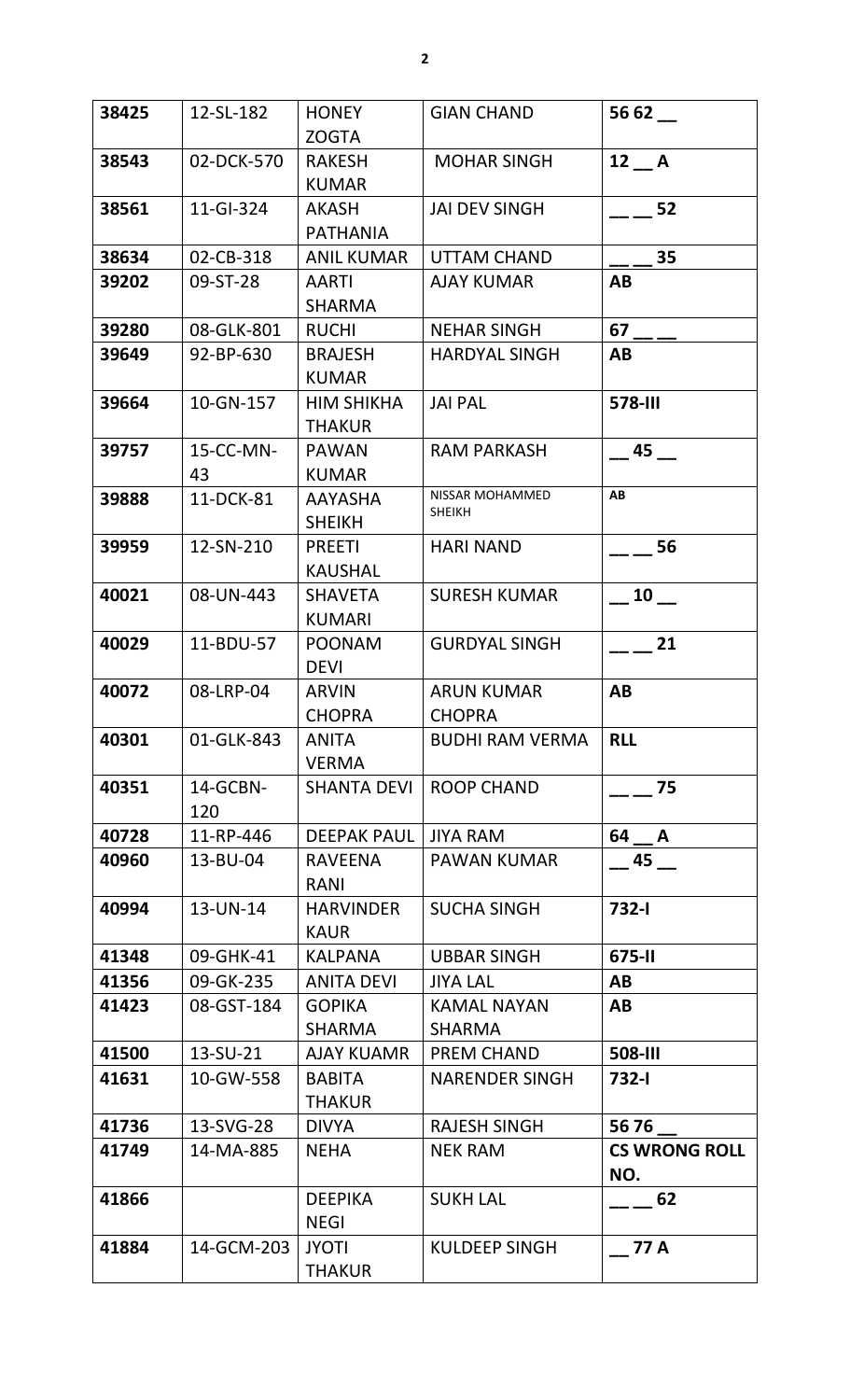| 41913 | 14-GCBN-48      | <b>KULDEEP</b>                   | <b>JEEWAN LAL</b>      | 667-II                 |
|-------|-----------------|----------------------------------|------------------------|------------------------|
|       |                 | <b>SINGH</b>                     |                        |                        |
| 41918 | 10-GCR-55       | <b>TAPENDER</b>                  | <b>NAINU RAM</b>       | AB                     |
| 41920 | 09-SL-182       | <b>SUMEET</b>                    | <b>GHANSHYAM</b>       | 659-II                 |
|       |                 | <b>MEHTA</b>                     | <b>MEHTA</b>           |                        |
| 41921 | $12$ -CCB-      | <b>ANIL KUMAR</b>                | <b>RAN SINGH</b>       | AB                     |
|       | 1505            |                                  |                        |                        |
| 41927 | 14-GLK-<br>1004 | <b>POOJA</b>                     | <b>BHARAT RAM</b>      | 631-II                 |
| 41928 | 14-GLK-         | <b>DEEPIKA</b>                   | <b>PRAKASH ROHAL</b>   | 57                     |
|       | 1010            |                                  |                        |                        |
| 42036 | 14-SN-19        | <b>DIKSHA</b>                    | <b>GANGA RAM</b>       | <b>RLL</b>             |
|       |                 | <b>SHARMA</b>                    | <b>SHARMA</b>          |                        |
| 42135 | 14-BT-413       | <b>NISHA</b>                     | <b>JOGINDER SINGH</b>  | 685-II                 |
| 42137 |                 | <b>DEEPA</b><br><b>GUDIYAN</b>   | RAJESH KUMAR           | 59 75                  |
| 42179 | 14-KL-621       | <b>CHETAN</b>                    | DARBARA SINGH          | 54 76 50               |
| 42197 |                 | <b>AKBAR ALI</b>                 | <b>SARIFF DEEN</b>     | 64                     |
| 42201 | 14-RP-203       | <b>CHETAN</b>                    | <b>MAN DASS</b>        | 681-II                 |
|       |                 | <b>KUMAR</b>                     |                        |                        |
| 42455 | 11-NN-322       | <b>RAVINDER</b><br><b>THAKUR</b> | <b>INDER SINGH</b>     | AB                     |
| 42461 |                 | <b>PREETI</b>                    | <b>ROSHAN THAKUR</b>   | AB                     |
|       |                 | <b>THKAUR</b>                    |                        |                        |
| 42577 | 14-GPL-759      | <b>BABITA DEVI</b>               | SUNDER LAL             | 762-l                  |
| 42650 | 14-KL-692       | <b>VIJAY KUMAR</b>               | <b>PURAN CHAND</b>     | 631-II                 |
| 42749 |                 | NEHA                             | <b>NEK RAM</b>         | CS REGN. NO.           |
| 42767 | 12-KL-483       | <b>MONIKA</b>                    | <b>GANGA RAM</b>       | 640-II                 |
|       |                 | <b>SAXENA</b>                    | SAXENA                 |                        |
| 42846 | 14-cb-453       | <b>PINKU</b>                     | <b>JAI SINGH</b>       | 60                     |
| 42929 | 14-SV-98        | <b>DIKSHA</b><br><b>SHARMA</b>   | <b>DEVENDER KUMAR</b>  | 83                     |
| 43084 | 14-GCD-34       | <b>MAMTA</b>                     | <b>DURGA DUTT</b>      | 745-l                  |
|       |                 | <b>KUMARI</b>                    |                        |                        |
| 43085 | 14-MA-967       | <b>SAPNA</b>                     | <b>KARAM SINGH</b>     | <b>579-III</b>         |
| 43105 | 14-GK-300       | <b>SANTOSHA</b>                  | <b>JOGINDER SINGH</b>  | AB                     |
|       |                 | <b>KUMARI</b>                    |                        |                        |
| 43116 | 94-KL-591       | <b>SANSAR</b>                    | <b>SHANKAR DASS</b>    | AB                     |
|       |                 | <b>CHAND</b>                     |                        |                        |
| 43131 | 14-CB-480       | <b>SHIVANI</b>                   | <b>RAJ KUMAR</b>       | 71                     |
| 43144 |                 | <b>SAVITRI</b><br><b>KUMARI</b>  | PREM CHAND             | <b>BA CMC REQD.</b>    |
| 43153 | 08-SN-351       | VED                              | <b>MOHAN LAL</b>       | <b>RS. 1200/- LATE</b> |
|       |                 | <b>PRAKASH</b>                   |                        | <b>FEE</b>             |
| 43154 |                 | <b>PRIKSHA</b>                   | YASH PAL               | 56 78 75               |
| 43167 | 14-GCR-45       | <b>NITIKA</b>                    | <b>MOHAR SINGH</b>     | 56 50 43               |
| 43171 | 09-SN-234       | <b>SHIVANI</b>                   | <b>OM PRAKASH</b>      | 667-II                 |
| 43174 | 14-SN-842       | <b>MOHINI</b>                    | <b>CHANDER SHEKHAR</b> | 633-II                 |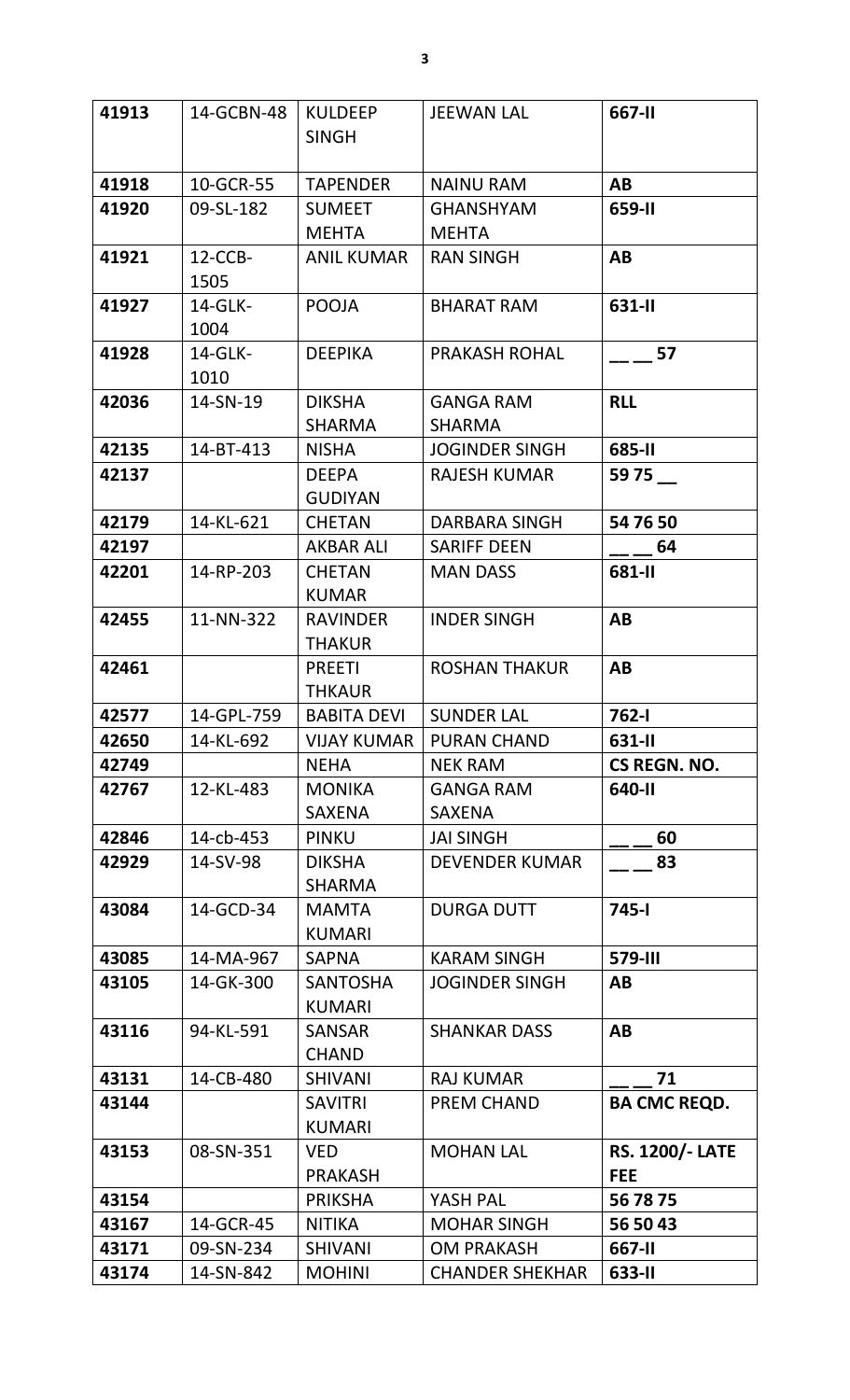|                |            | <b>SHARMA</b>                    |                                           |                 |
|----------------|------------|----------------------------------|-------------------------------------------|-----------------|
| 43176          | 14-SN-844  | <b>SEEMA</b>                     | <b>SUNDER SINGH</b>                       | 720-l           |
|                |            | <b>KUMARI</b>                    |                                           |                 |
| 43177          | 13-SN-202  | <b>RITIKA</b>                    | <b>HARI KRISHAN</b>                       | 702-II          |
|                |            | <b>SHARMA</b>                    |                                           |                 |
| 43185          | 13-SN-483  | <b>PRATIMA</b>                   | <b>SURENDER KHATRI</b>                    | 750-l           |
|                |            | <b>KHATRI</b>                    |                                           |                 |
| 43189          | 14-SN-814  | <b>KALPANA</b>                   | <b>RAKESH KUMAR</b>                       | 687-II          |
|                |            | <b>KUMARI</b>                    |                                           |                 |
| 43190          | 12-SN-183  | <b>POOJA</b>                     | <b>JOGENDER SINGH</b>                     | <b>744-1</b>    |
| 43198          | 14-GDC-18  | <b>KALPNA DEVI</b>               | DAULAT RAM                                | 8074            |
| 43200          | 14-GCR-43  | <b>PREETI</b>                    | <b>RAMSAWROOP</b>                         | 69 82 70        |
|                |            | <b>SHARMA</b>                    |                                           |                 |
| 43203          | 14-GCR-41  | <b>MONIKA</b>                    | <b>KAMLESH HABBI</b>                      | 680-II          |
|                |            | <b>HABBI</b>                     |                                           |                 |
| 43359          | 14-BT-409  | <b>DEEKSHA</b>                   | <b>RAJESH KUMAR</b>                       | <b>736-1</b>    |
|                |            | <b>SHARMA</b>                    |                                           |                 |
| 43372          | 12-UN-522  | <b>MEENAKSHI</b>                 | <b>BAHADUR SINGH</b>                      | 720-l           |
|                |            | <b>DEVI</b>                      |                                           |                 |
| 43472          | 14-NN-598  | <b>SEEMA</b>                     | <b>LALIT</b>                              | 688-II          |
| 43509          | 12-JNR-123 | <b>NIRJLA</b>                    | <b>SHER SINGH</b>                         | 720-l           |
|                |            | <b>KUMARI</b>                    |                                           |                 |
| 43525          | 13-WSP-226 | <b>NIDHI</b><br><b>KUTLEHRIA</b> | <b>HARMINDER SINGH</b>                    | 74 62           |
| 43578          | 12-GNR-18  | <b>VINOD</b>                     | <b>DHAN DASS</b>                          | AB              |
|                | 13-SL-674  |                                  |                                           |                 |
| 43604<br>43617 | 14-GLK-956 | <b>TEJASVI</b><br><b>PALLVI</b>  | <b>CHANDU C HHERING</b><br>YOGENDER SINGH | 722-l<br>671-II |
| 43618          | 14-GCM-90  | JYOTI                            | <b>GANGA RAM</b>                          | 70 68 76        |
|                |            | <b>BHARDWAJ</b>                  |                                           |                 |
| 43621          | 14-GLK-307 | <b>RENU</b>                      | <b>LALIT SAIN</b>                         | 747-l           |
| 43623          | 14-SN-868  | <b>KIRAN</b>                     | <b>BRIJ LAL</b>                           | 657-II          |
| 43650          | 10-GLK-538 | <b>JYOTSNA</b>                   | <b>LUNGTAN DORJE</b>                      | $62 - 52$       |
|                |            | <b>NEGI</b>                      |                                           |                 |
| 43656          | $14$ -CCB- | <b>DEEPIKA</b>                   | LAYAK RAM                                 | 660-II          |
|                | 2117       |                                  |                                           |                 |
| 43660          | 14-GCP-22  | <b>SHEKHAR</b>                   | <b>KAHAN CHAND</b>                        | 600-II          |
|                |            | <b>KUMAR</b>                     |                                           |                 |
| 43686          | 08-LRP-57  | <b>SONIKA</b>                    | <b>ASHOK KUMAR</b>                        | 55% ID          |
| 43741          |            | <b>ANKUSH</b>                    | <b>SURESH KUMAR</b>                       | AB              |
|                |            | <b>SHARMA</b>                    | SHARMA                                    |                 |
| 43751          | 14-CBC-483 | <b>PUNEET</b>                    | <b>BHAGAT RAM AZAD</b>                    | $62 - A$        |
| 43788          | 14-JDC-283 | <b>INDU BALA</b>                 | <b>RAEJSH KUMAR</b>                       | 84 81           |
| 43821          |            | <b>NEETU DEVI</b>                | <b>MAITA BAHADUR</b>                      | <b>RLL</b>      |
| 43824          | 14-GCR-30  | <b>MONIKA</b>                    | <b>VINOD THAKUR</b>                       | 52              |
| 43836          | 14-UN-270  | <b>MAMTA</b>                     | <b>AMRIT LAL</b>                          | 766-l           |
| 43839          | 09-BT-516  | ARTI                             | <b>ASHWANI KUMAR</b>                      | 60              |
| 43840          | 11-BT-302  | <b>RUCHIKA</b>                   | <b>SUBHASH CHANDRA</b>                    | 62 75           |
| 43841          | 11-BP-662  | <b>NEHA</b>                      | <b>SURENDER SINGH</b>                     | 804-l           |
|                |            | <b>THAKUR</b>                    |                                           |                 |